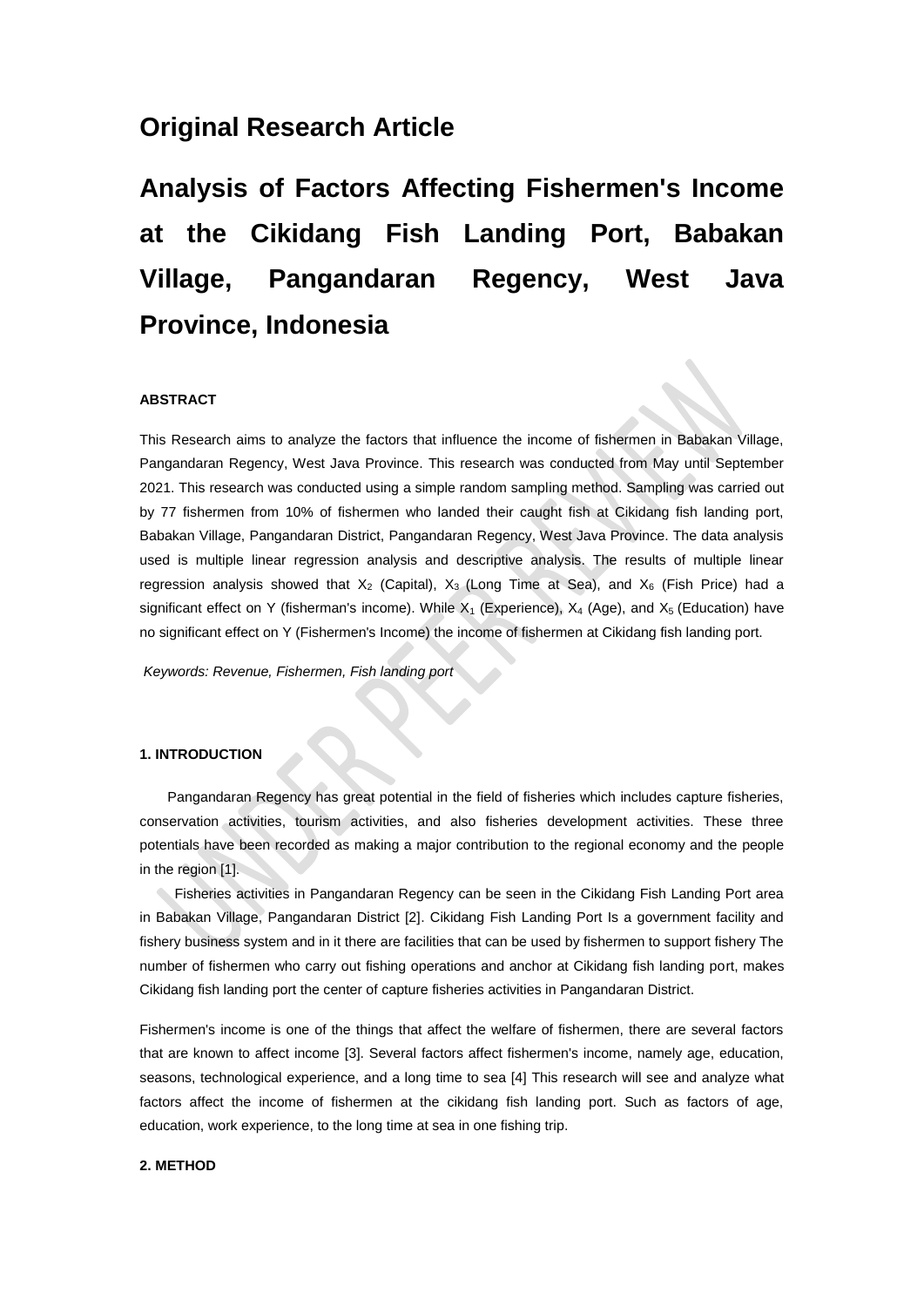#### **2.2 Time and Place**

This research on the analysis of factors influencing fishermen's income at Cikidang fish landing port, Babakan Village, Pangandaran District, Pangandaran Regency, West Java Province, was carried out from May until September 2021 in the Cikidang Fish Landing Port Area, Babakan Village, Pangandaran Regency.

#### **2.3 Research Methods**

This research uses data collection methods. Data collection techniques used are primary and secondary data. Primary data collection techniques were carried out, among others, by making direct observations in Babakan Village, Pangandaran District, Pangandaran Regency. By taking simple random sampling and using the slovin method to calculate the number of samples from 10% of the population of fishermen at Cikidang fish landing port so that we get 77 fishermen.

#### **2.2 Data Analysis Methods**

The tool used in this research is to use the IBM SPSS Statistics 25 program, which is to calculate multiple linear regression analysis. Multiple linear regression analysis intends to predict how the condition of the dependent variable will be, if two or more independent variables as predictor factors are manipulated. So, multiple linear analysis will be carried out if the number of independent variables is more than 2 variables [5].

The multiple linear regression formula with p independent variables is as in the following equation.

 $Y = a + b_1X_1 + b_2X_2 + b_3X_3 + b_4X_4 + b_5X_5 + b_6X_6 + e$ 

With :

Y = Fisherman's Income

- $a = constant$
- X1 = Experience (Years)
- $X2 =$  Capital  $(Rp)$
- X3 = Length of Time at Sea (hours)
- $X4 = Age (Years)$
- $X5 =$  Education (0=no school, 1=elementary school, and 2=junior high school)
- $X6 =$  Fish Price
- b1,= Experience variable regression coefficient
- b2 = regression coefficient of modal variable
- b3 = variable regression coefficient Length of time at sea
- b4 = age variable regression coefficient
- b5 = Education variable regression coefficient
- b6 = Regression coefficient of fish price variable

 $e =$  Error

The multiple linear regression analysis, do a classic assumption test first. The classical assumption test consists of the normality, multicollinearity, and heteroscedasticity tests. Then proceed with making a regression model with statistical tests consisting of the R-Square Test and ANOVA (F Test and T-Test).

#### **3. RESULTS AND DISCUSSION**

**3.1 General Condition Of Research Area**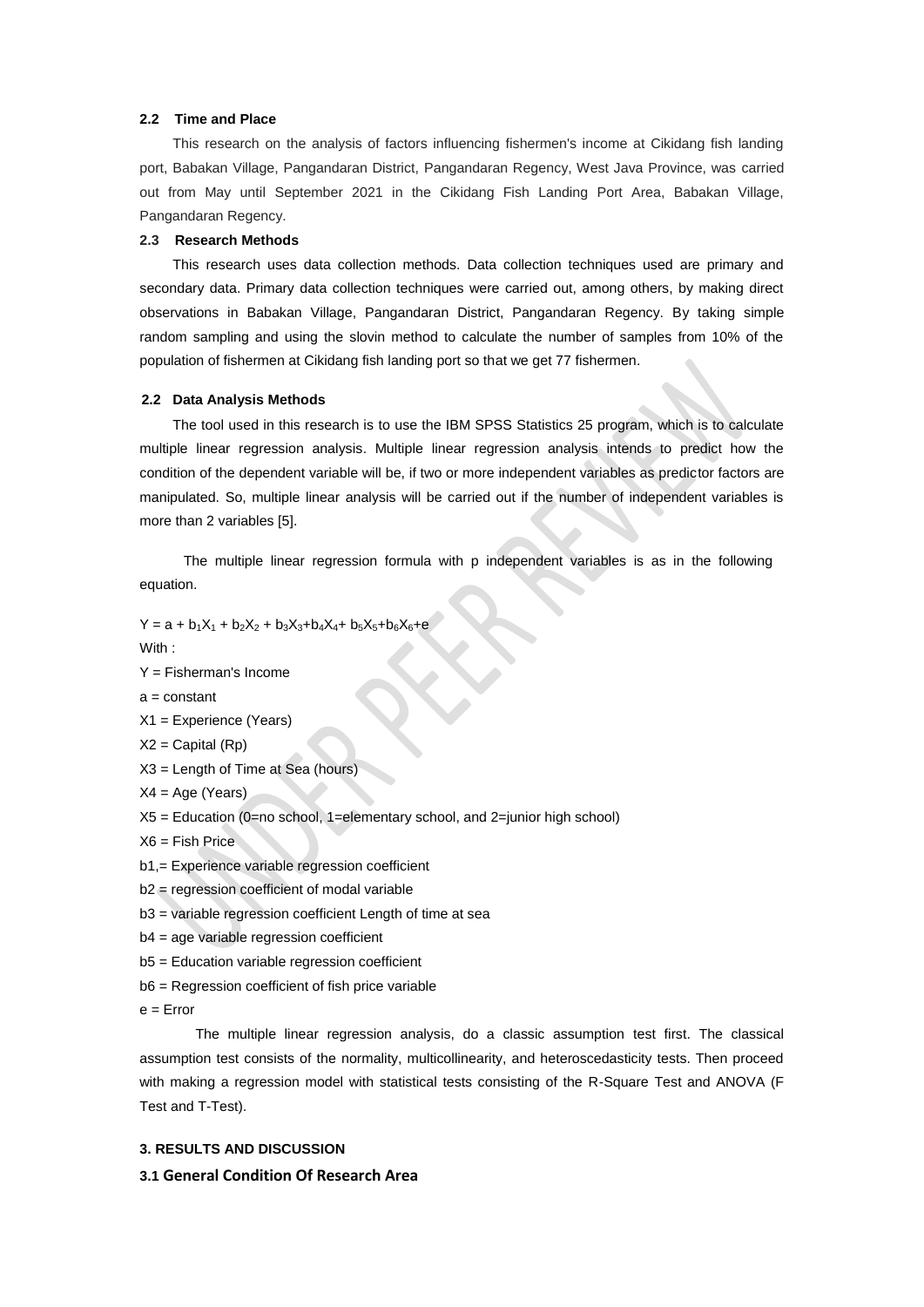

Fig. 1 Map Location of research

Cikidang Fish Landing Port is located in Pangandaran Regency of West Java Province. Pangandaran Regency is a Regency in West Java Province which was formed based on government regulation No. 21 of 2012. Pangandaran Regency has a total area of  $+1,010$  km2, Pangandaran Regency consists of 10 district. Geographically Cikidang fish landing port is at 7o40'563''LS 180o 40. 18.8'' BT, and administratively located in babakan village, Pangandaran subdistrict, which has an area of 6.04 km2, with a population of 11,203 people who mostly work in the fisheries sector (fishermen) and agriculture sector (farmers). The location of Cikidang Fish Landing Port is flanked by two rivers, namely, ciputrapinggan river to the east and Cikidang river to the west and is close to the East Coast area of Pangandaran which is an access the exit and entry of fishermen who want and have been at sea in pangandaran.

#### **3.2 Characteristics Of Respondents**

Respondents at the cikidang fish landing port based on the most age found 48% aged 30-40 years, based on the level of education only up to elementary school which is as much as 57%, based on experience as fishermen 11-20 years as much as 55%, 29% of respondents spend money on sea capital as much as Rp. 250,000 and based on the length of sea time as much as 40% and respondents sea **for 6 hours.** 

#### **3.3 Multiple Linear Regression Analysis**

#### **3.3.1 Normality Test**

Based on the SPSS output (fig. 2), the Sig value is obtained. normality test using the Kolmogorov-Smirnovs method is 0.200. Because the p-value is more significant than alpha (0.200 > 0.05), it can be concluded that the residual data is usually distributed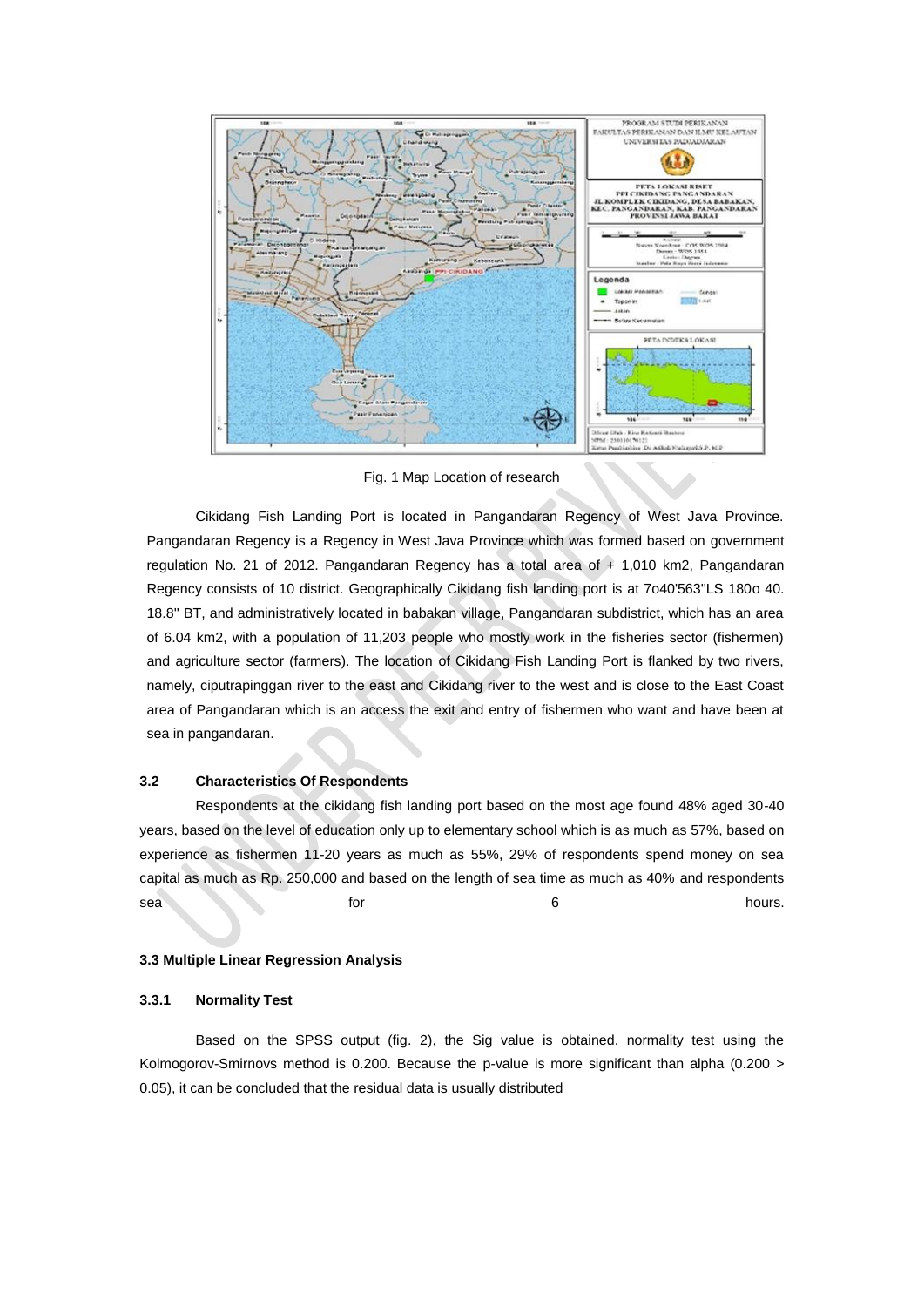



**Fig 2. Normality Test**

#### **3.3.2 Heteroscedasticity Test**

The heteroscedasticity test aims to test whether there is an inequality of variance in the regression model from the residuals of one observation to another observation. A good regression model is one with homoscedasticity or no heteroscedasticity. One of the methods used to detect the presence or absence of heteroscedasticity is to look at the graph plot between the predicted values of the dependent (dependent) variable, namely ZPRED, with the residual SRESID.

Based on the heteroscedasticity test image (figure 3), it can be seen that the points spread randomly, not forming a pattern, as well as the points spread both above and below zero on the Y-axis. It can be concluded that there is no heteroscedasticity in the regression model, so the regression model is feasible to use for subsequent analysis.



#### **Fig 3. Heteroscedasticity**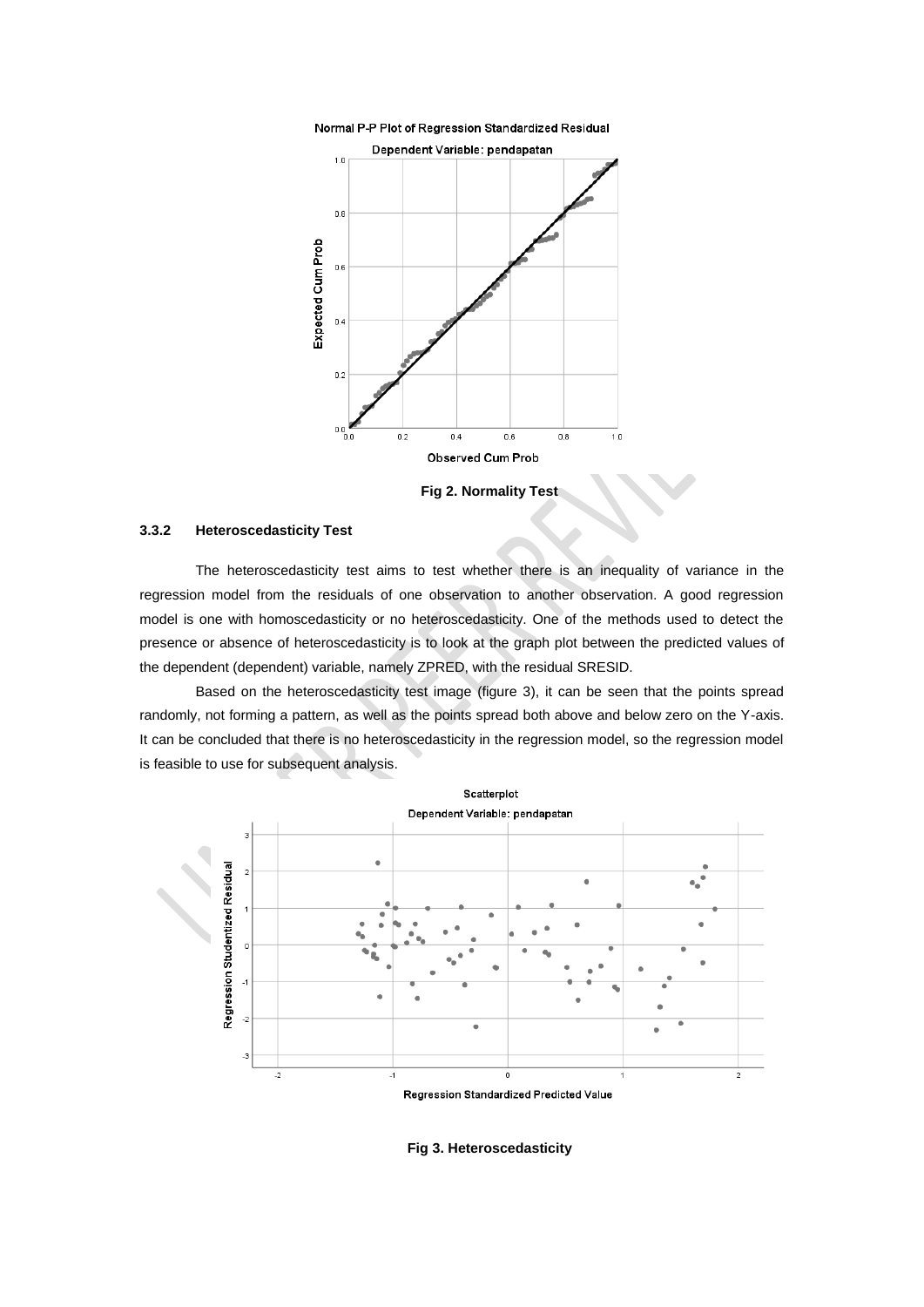#### **3.3.3. Multicollinearity Test**

The multicollinearity test aims to test whether there is a correlation between the independent variables in the model. A good model should not correlate with the independent variables. Based on the picture of the results of the multicollinearity test data, the VIF value of all independent variables is below 10. Based on these results, it can be concluded that there is no multicollinearity between the independent variables in the model.

#### **3.3.4 Regression Model**

In this research, multiple linear regression analysis is intended to determine the effect of the independent variable on the dependent variable. The goal is to predict or estimate the value of the dependent variable in a causal relationship to the value of other variables.

Based on the output above, the constant values and regression coefficients can be obtained so that multiple linear regression equations can be formed as follows:

#### **Y= -97606,60+ 3458,25 X1 + 2,250X<sup>2</sup> + 54523,57X3 -7206,16X4 -15809,51X5 + 1,688 X6+***e*

#### **3.3.5 R Square**

Pearson Product Moment correlation analysis is an analysis that is used to find a relationship and prove the hypothesis of a relationship between two or more variables if the variable data is in the form of an interval or ratio and the data sources of each variable are the same.

Based on the interpretation table of the correlation coefficient presented above (table 1), the correlation coefficient of 0.907 indicates a solid relationship between the independent variables and the dependent variable [6]

Determination coefficient analysis is an analysis used to determine the effect of one variable on another. The coefficient of determination is the square of the correlation coefficient [6].

Based on the results of the calculation of the determination coefficient analysis, the coefficient of determination was obtained by 67.5% which indicates the meaning that the effect of  $X_1$  (work experience),  $X_2$  (trip capital),  $X_3$  (length of sea time),  $X_4$  (age) and  $X_5$  (education), and  $X_6$  (Fish Price) of 67.5% on Y (Fishermen's income). The remaining 32.5% was affected by other factors not observed in the research.

 $KD = R2 \times 100\%$ 

 $= (0.822)2 \times 100\%$ 

 $= 67.5%$ 

|  |  | Tabel 1. R Square Test Result |  |  |
|--|--|-------------------------------|--|--|
|--|--|-------------------------------|--|--|

|       |          |                          | Std. Error of the |
|-------|----------|--------------------------|-------------------|
| Model | R Square | <b>Adjusted R Square</b> | Estimate          |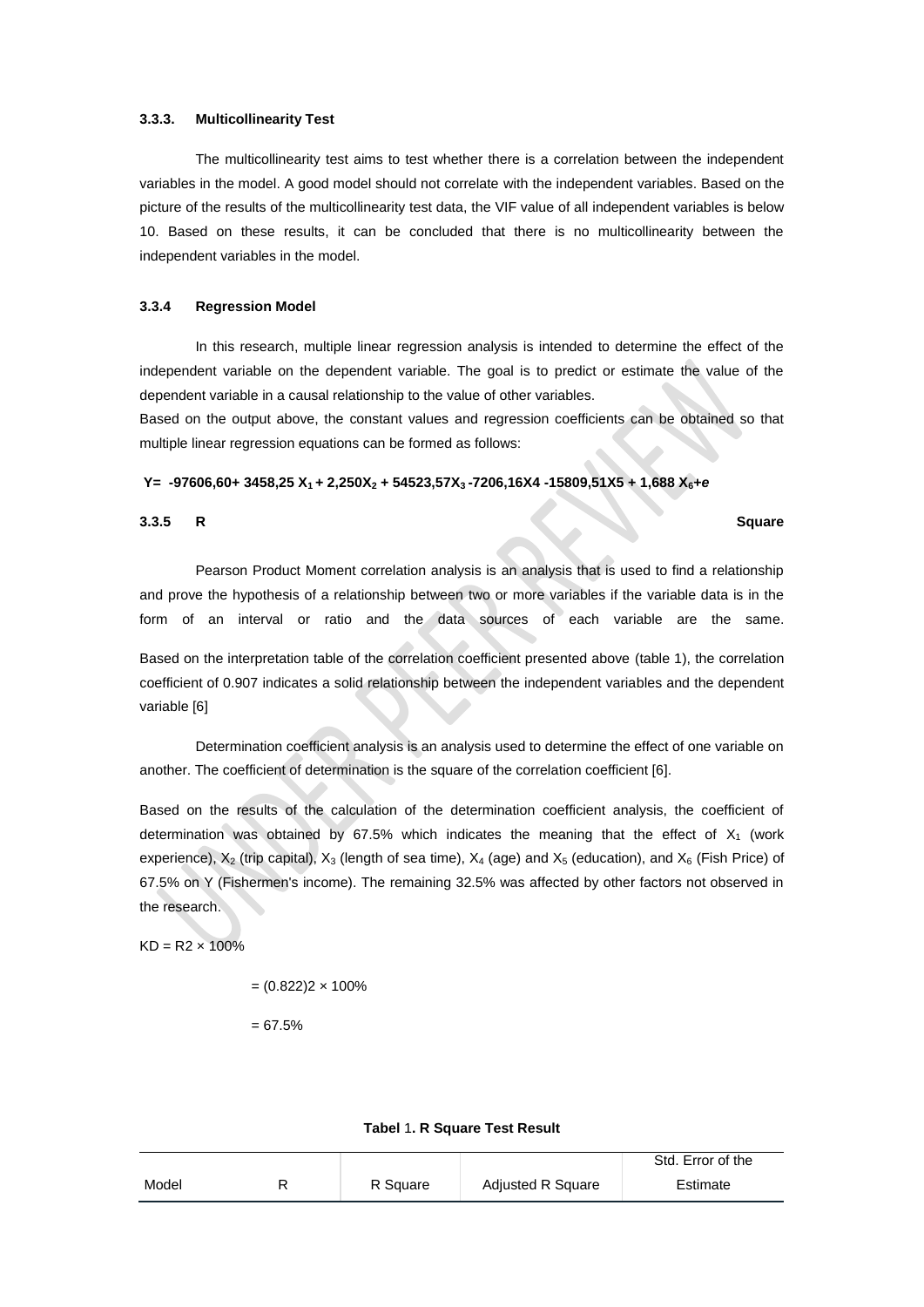| $.907^a$ | 000<br>.022<br>____ | 007<br>.ou | $- - -$<br>ъ.<br><b>LL</b><br>564<br>ື່ອວບ |
|----------|---------------------|------------|--------------------------------------------|
|          |                     |            |                                            |

#### **3.3.5 F Test**

Simultaneous hypothesis testing is a hypothesis testing that aims to determine whether simultaneously or simultaneously the independent variables (independent) have a significant or no significant effect on the dependent variable (dependent) [7]

Based on the results of the F-test a significant value of 0.000, due to the p-value (sig)  $> 0.05$ (alpha 5%) or 0.00 < 0.05, then H0 is rejected. meaning that the independent variable simultaneously affects **the dependent** variable.

#### **3.3.6 T Test**

#### **1. Effect of Experience Variables on Fishermen's Income In Cikidang fish landing port**

After a partial test of the calculation above for variable X1 (Sea Experience) obtained a p-value of 0.506 because the value of p-value (sig)  $> 0.05$  (alpha 5%) or 0.506  $> 0.05$  which means H0 is accepted, then X1 (work experience) does not have a significant influence on Y (fishermen's income) / trip.

Based on the results above, it can be concluded that the experience of sea fishermen has no effect on fishermen's income in Cikidang fish landing port pangandaran. Fishermen in Cikidang fish landing port have intervals of experience from 8-35 years of experience to become fishermen, fishermen who have longer experience of sea are usually in an older age and have started to be unproductive so that the distance and length of sea becomes reduced. These results are in line with some previous studies that stated that a fisherman's experience had no significant effect on his income level. Asmita's research (2016) [4] examined factors that affect the income of fishermen in talakar regency, with the result of calculating the significance level of -0.571 which means it has no influence on the income of fishermen in galesong village, talakar regency.

#### **2. Influence of Capital Influence on Fishermen's Income in Cikidang fish landing port**

Based on partial test calculations obtained a p-value value for variable X2 (modal) / trip of 0.002. Because the p-value (sig) value  $<$  0.05 (alpha 5%) or 0.002  $<$  0.05, H0 is rejected, meaning X2 (capital) has a significant influence on Y (fishermen's income) / trip. Based on these results, it can be concluded that the capital of fishermen in one trip affects the number of fishermen in Cikidang fish landing port. Fishermen in Cikidang fish landing port in one trip to sea ordain different costs ranging from Rp. 150,000 to Rp. 300,000 depending on distance, gasoline costs and others. From the value of the calculation of linear regression doubles obtained the value of the equation X2 of 2,250 which means that every time the addition of capital then the income of fishermen will increase by 2,250. the results concluded above are in line with previous research owned by Nirmawati (2018) [8], which stated that sea capital significantly affects fishermen's income in the pajukukang sub-district, bantaeng regency.

#### **3. Effect of Long Sea Time on Fishermen's Income In Cikidang fish landing port**

Based on partial test calculations obtained a p-value for variable X3 length of sea time) of 0.001. Because the value of p-value (sig)  $<$  0.05 (alpha 5%) or 0.001  $<$  0.05 then H0 is rejected, meaning X3 (length of sea time) has a significant influence on Y (fishermen's income) / trip. From these results it can be seen that the influence of long time at sea on fishermen's income has a positive effect.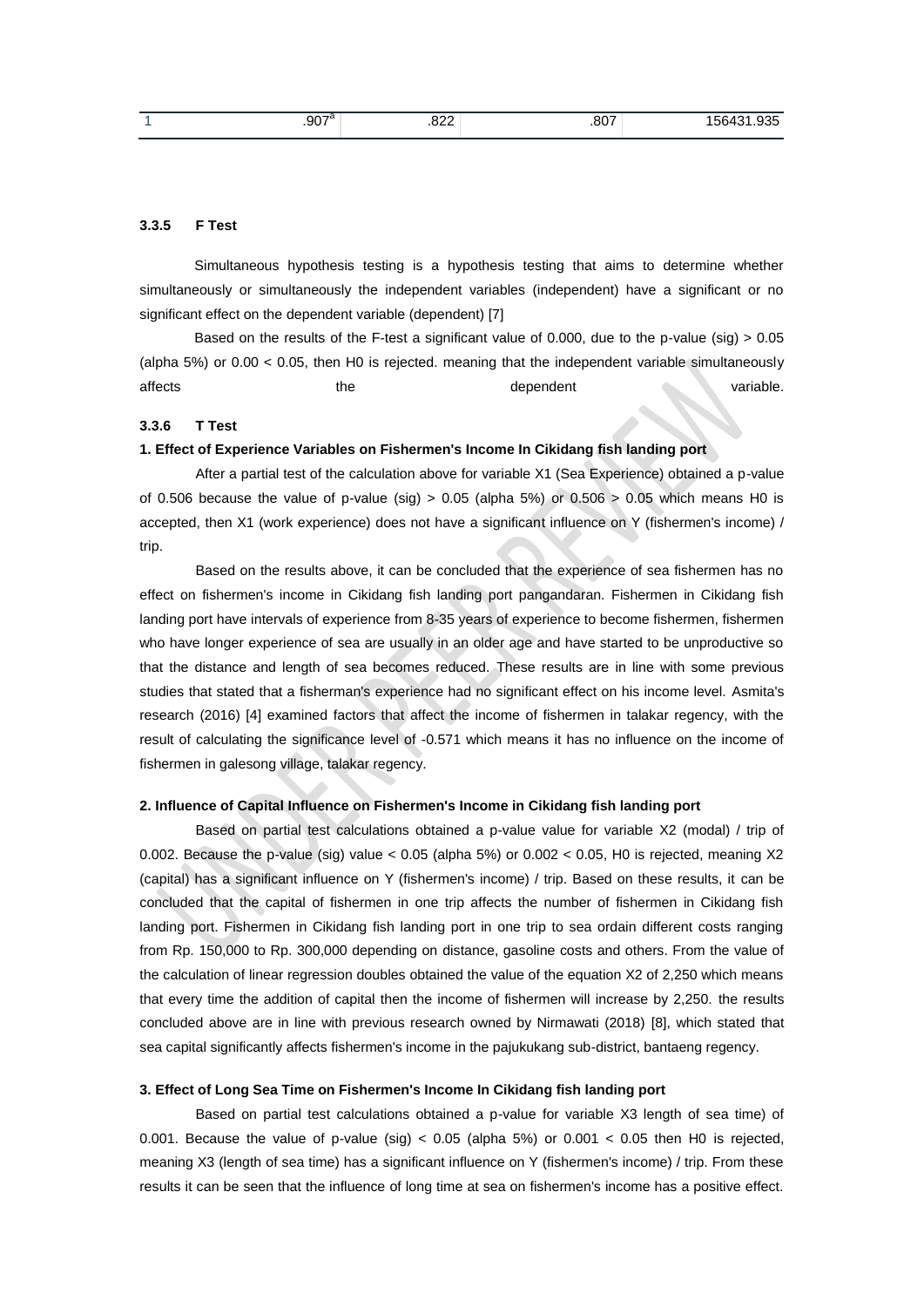The average length of sea time of fishermen in Cikidang fish landing port is 5-15 hours where the fishermen will leave early in the morning to noon, the length of sea time can significantly affect because the longer fishermen go to sea, the longer the distance that can be traveled and the possibility of getting more fish becomes larger and vice versa. This result is in line with previous research owned by wahyuni (2019) [9] which explained that the variable of long-sea has a significant influence on fishermen catch in langkap regency.

#### **4. Influence of Age on Fishermen's Income In Cikidang fish landing port**

After a partial test of the calculation above for variable X4 (Age) obtained a p-value for variable X4 (age) of 0.125 because the value p-value (sig)  $> 0.05$  (alpha 5%) or 0.125  $> 0.05$  then H0 is accepted, meaning X4 (Age) does not have a significant effect on Y (fishermen's income) / trip. Age does not have an influence on the income level of fishermen in Cikidang fish landing port where fishermen in Cikidang fish landing port have a diverse age but the shadow is in the age of 30-40 years with different working hours usually the older the age of fishermen then the working hours of the sea are not too long.

From the results of partial calculations obtained a significant value of 0.125 which means more than 0.05 then the age of fishermen does not significantly affect the income of fishermen, as well as the results of regression equality that states that age has no effect on fishermen's income.

#### **5. Effect of Education on Fishermen's Income in Cikidang fish landing port**

After a partial test of the calculation above for variable X5 (Education) obtained a p-value for variable X3 length of sea time) of 0.651. Because the value p-value (sig) >0.05 (alpha 5%) or 0.651> 0.05 then H0 is accepted, meaning X5 (Education) does not have a significant influence on Y (fishermen's income) / trip. The last education taken by fishermen does not significantly affect the income of fishermen because in general the fishermen learn and understand about how to go to sea only from knowledge down and down in the fishermen's environment not from formal education. This is evident from the number of fishermen samples taken on average the last education of fishermen in Cikidang fish landing port is elementary school. This result is in line with previous research owned by Harahap (2003) [10] which stated that the last education of fishermen did not affect the income level of traditional fishermen in the village of fishermen of Medan subdistrict, Labuhan Medan city.

#### **6. Effect of Variable Fish Prices on Fishermen's Income In Cikidang fish landing port**

Based on partial tests that have been done, the result is a p-value for variable X6 fish price of 0.001. Because the value of p-value (sig) <0.05 (alpha 5%) or 0.001> 0.05, H0 is rejected, meaning that X6 (fish price) has a significant influence on Y (fishermen's income) / trip in Cikidang fish landing port Babakan Village Pangandaran District Pangandaran. This result is in accordance with previous research owned by Ahmad Ridha (2017) [11] which explained that the price of fish is very influential on the income of fishermen in Idy Rayeuk district this happens because the higher the price of fish, the higher the income obtained by fishermen.

#### **4. CONCLUSION**

Based on the results of the research it can be concluded that X2 (capital), X3 (long time at sea) and X6 (fish price), have an influence on the income of fishermen at Cikidang fish landing port. Y (fisherman's income)/trip with influence only 67.5%. While the remaining 32.5% is influenced by other factors not observed in this research, suggestions that can be given about this research are in